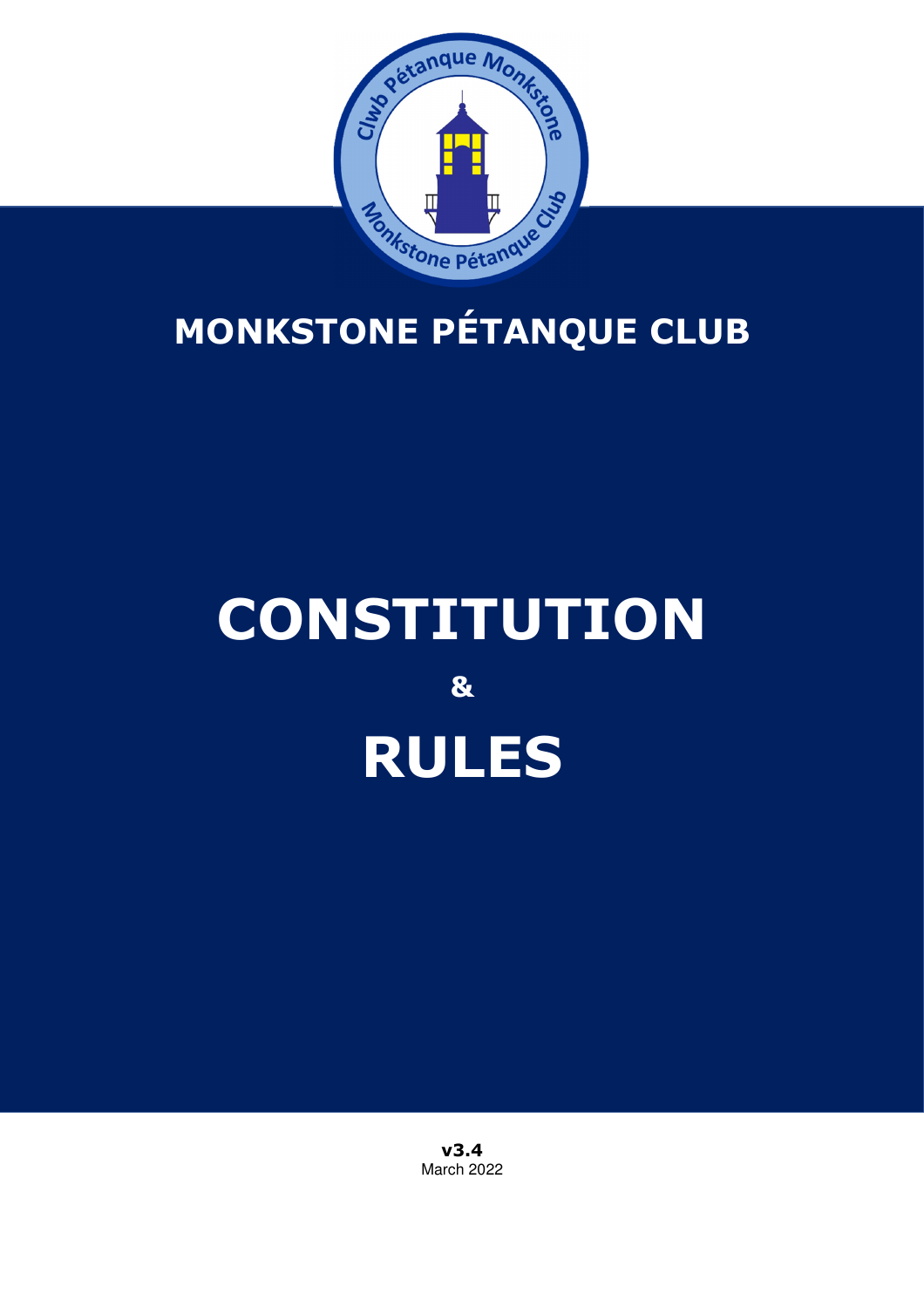#### **Amendment Record**

v2.1 - Originally adopted by members of Monkstone Pétanque Club at the EGM held on Sunday 21st March 2010.

v2.2 - Revised and adopted by members of the Monkstone Pétanque Club at the AGM held on Wednesday 11 February 2015

v2.3 - Revised and adopted by members of the Monkstone Pétanque Club at the AGM held on Friday 20 January 2017.

v3.0 – Substantially revised and adopted by members of the Monkstone Pétanque Club at the EGM held on 12 October 2018

v3.1 - Revised and adopted by members of the Monkstone Pétanque Club at the AGM held on Friday 22 February 2019.

- 1. "social" replaced with "Associate" in Part 1 Clause 4.8.2
- 2. Section 11 Custodial Trustees inserted in Part 1 and subsequent Clauses renumbered accordingly

v3.2 - Revised and adopted by members of the Monkstone Pétanque Club at the AGM held on Wednesday 11 March 2020.

- 1. Part -1 Clause 10.3 deleted and replaced with new Clause 10.3
- 2. Part 1- Clause 10.5 deleted and replaced with new Clause 10.5

v3.3 - Revised and adopted by members of the Monkstone Pétanque Club at the AGM held on Wednesday 24 March 2021.

- 1. Categories of membership amended in Part 1 Clause 4.4
- 2. New Part 1 Clause 10.2 added and existing clauses 10.2.to 10.9 renumbered as 10.3 to 10.10.

v3.4 - Revised and adopted by members of the Monkstone Pétanque Club at the AGM held on Tuesday 15 March 2022.

- 1. Part 1 Clauses 4.4 & 10.2 "Ordinary" replaced by "Adult"
- 2. Part 1 Clauses 4.8 & 4.9 references in to holding a WPA "licence" amended to holding WPA "membership".
- 3. Part 1 Clause  $10.2$  amended to include WPA requirement that Club Officers must hold WPA League or Full membership.
- 4. Part 1 Clauses 10.4, 10.6 & 10.7 amended to change the term "Additional Executive Member" to "Executive Member" and to replace the post of Publicity Officer with Executive Member 4.
- 5. Part 2 Clause 1.2, "28 days" replaced with "36 days"
- 6. Part 2 Clause 1.17, "40%" replaced with "15%"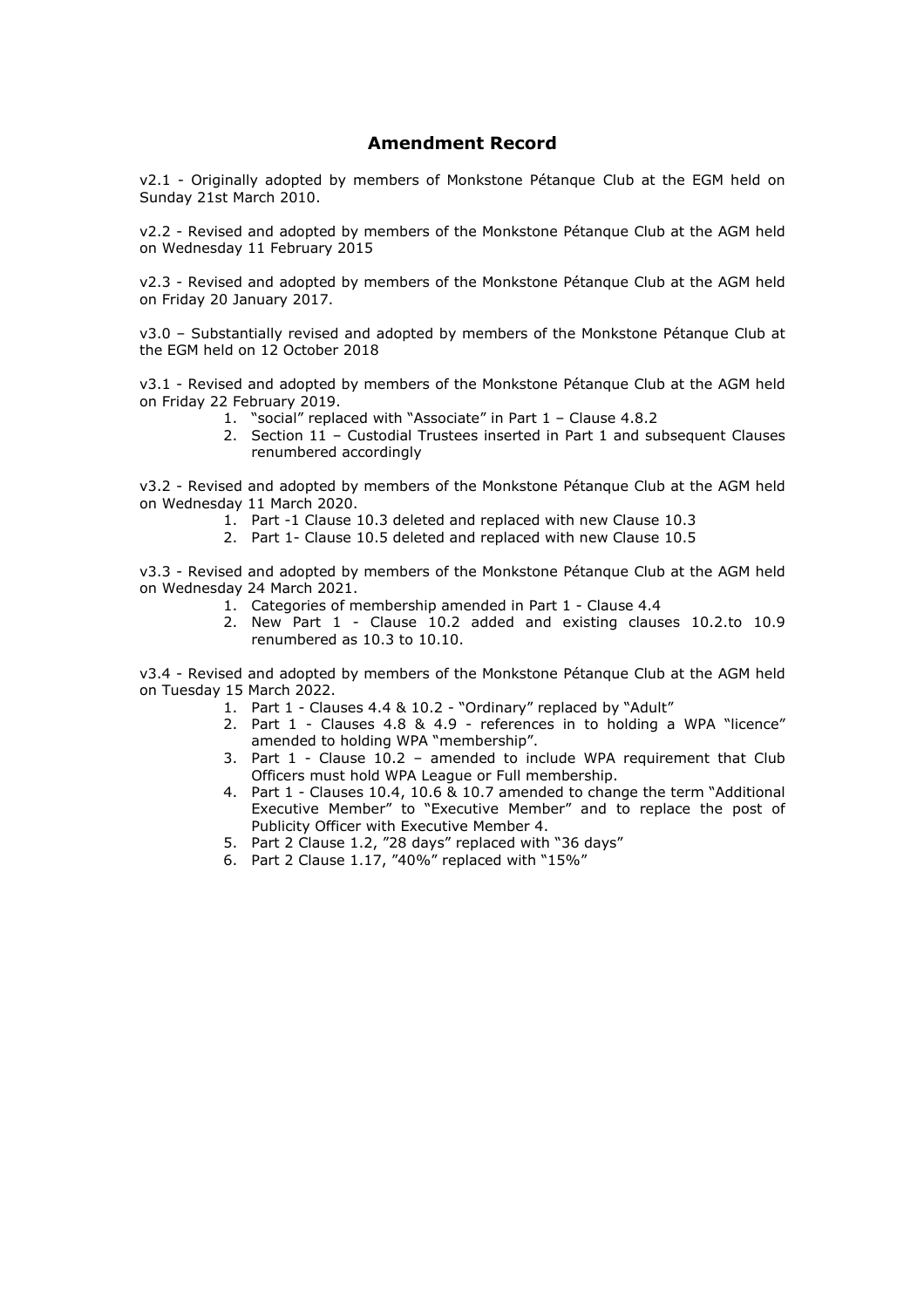

# **PART 1 - CONSTITUTION**

#### 1 Name

1.1 The Club shall be known as the Monkstone Pétanque Club (hereinafter called the Club). The Club's Headquarters shall be at Penylan Bowling Club, Marlborough Road, Penylan, Cardiff, CF23 5BU or at such other location, as the Members shall from time to time agree upon.

#### 2 Affiliation

2.1 The Club shall be affiliated to the Welsh Pétanque Association (hereinafter called the WPA).

#### 3 Aims and Objectives

- 3.1 The Objectives of the Club are to:
	- a. To provide facilities within the environs of Cardiff for the playing of pétanque;
	- b.To formulate a constitution and rules by which to run the club in the interests of its members;
	- c. To form a committee or committees to manage the club's affairs within the structure of the constitution;
	- d.To organise teams to play in various competitions and leagues;
	- e. To organise inter- and intra-club competitions.
- 3.2 The Aims of the Club are to:
	- a. To promote the sport of pétanque.
	- b.To foster a spirit of friendly competition within the sport of pétanque.
	- c. To uphold and promote the aims of the governing bodies of the sport.

#### 4 Membership

- 4.1 The Club shall consist of the Officers and the Members
- 4.2 Members shall be persons who have paid the annual fee appropriate to their category of membership as defined in Clause 4.4. Membership of the Club shall be open, and not unreasonably restricted on the grounds of sex, disability, race or political, religious or other opinions, to any person who is prepared to accept and support the aims and objectives of the Club.
- 4.3 In accepting membership, a person agrees to abide by the Constitution and Rules of the Club and the rulings of the Club Executive.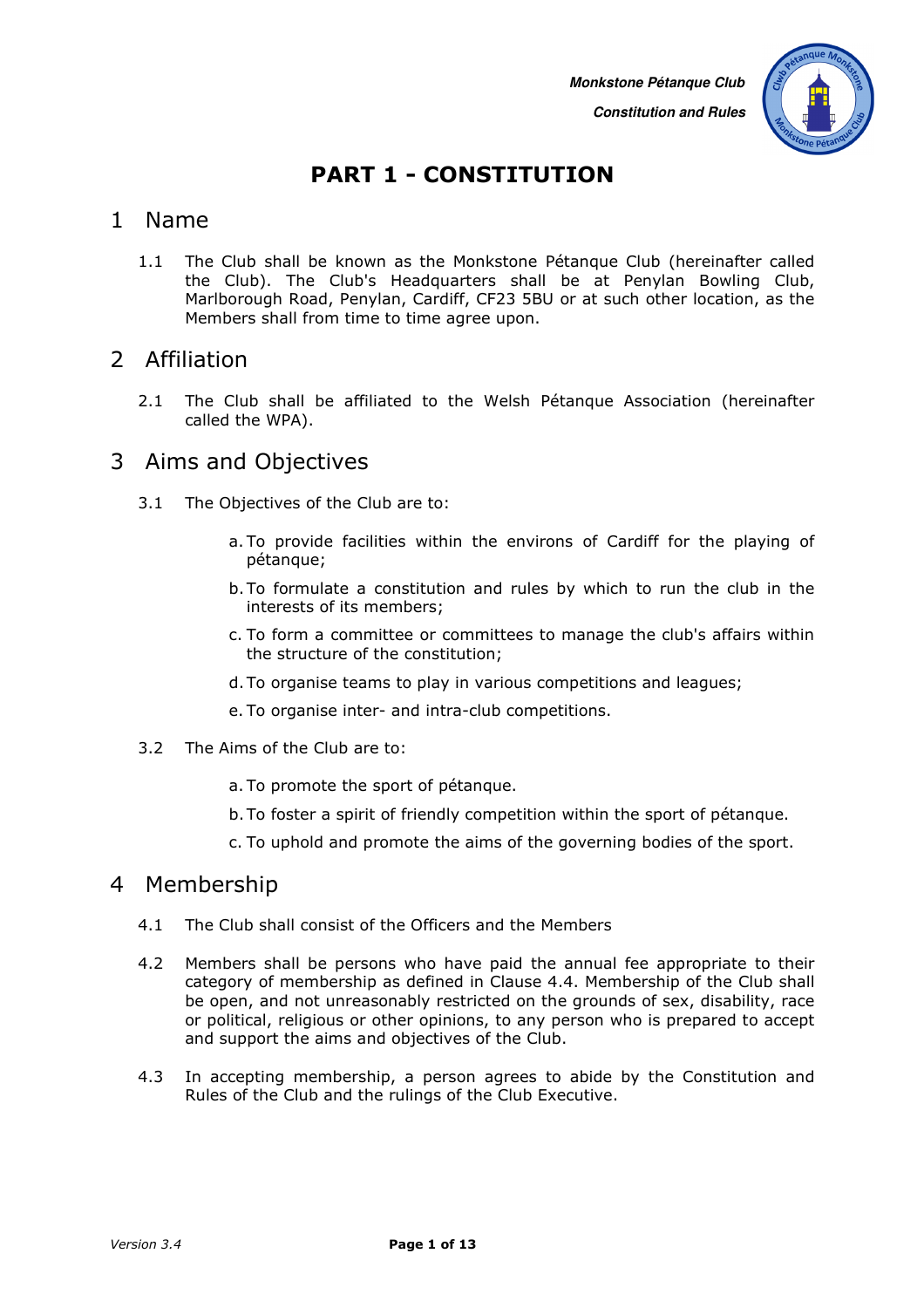

 **Constitution and Rules** 

- 4.4 There shall be the following categories of membership:
	- a.Adult Members shall be players 18 years of age and over on the 31 December of the relevant membership year;
	- b. Junior Members shall be players under 18 years of age on the 31 December of the relevant membership year;
	- c. Honorary Life Membership which may be given at the discretion of the Executive in recognition of services to the sport of pétanque or to the Club. A maximum of three Honorary Life Memberships may be awarded in anyone year.
- 4.5 The Membership Year shall run from 1 January to 31 December each year.
- 4.6 Applications for membership shall be in the form prescribed by the Executive from time to time and handled in the manner determined by the Executive.
- 4.7 The Executive shall consider each and every application for membership or renewal of membership and acceptance or rejection shall be at its sole discretion. Notice of refusal or acceptance of an application for membership or renewal of membership shall be given to the applicant by the Secretary within 14 days of an Executive decision to refuse or accept such application. Acceptance of applications for membership or renewal of membership by young persons or vulnerable adults shall be subject to, inter alia, provisions of Part 2 – Rules – Section 4.
- 4.8 Membership, except only Honorary Life Membership who have retired from playing, shall include and be dependent on the Member or proposed Member:
	- 4.8.1 applying for and obtaining membership of the WPA except as set out in Part 1 - Constitution - Clause 4.9; and
	- 4.8.2 applying for and obtaining Associate membership of the Penylan Club except only where the Member or proposed member has not attained his/her 18th birthday. This requirement may be waived at the sole discretion of the Executive
- 4.9 The Executive may, at its sole discretion, exempt a Member or proposed Member from the requirement to hold membership of the WPA where the Member or proposed Member is a temporary resident in Wales and holds a valid licence or membership of another Association/Federation recognised by the FIPJP, subject always to the approval of the WPA. Any such Member will be eligible to represent the Club as a player but will not be eligible to enter National Championships or represent Wales in any capacity. Such dispensation from holding WPA membership shall not exceed a period of 12 consecutive months unless an extension of this period is approved by the WPA.
- 4.10 The Secretary and/or the Treasurer shall maintain records of all Club Members and any Member shall be entitled to inspect the data held by the Club which relates to the said Member at all convenient times subject always to the Club's Data Protection Policy (see Part 2 – Rules – Section 5).
- 4.11 All categories of membership and the Club shall be adequately covered for third party insurance by the Club or at its direction through membership of the WPA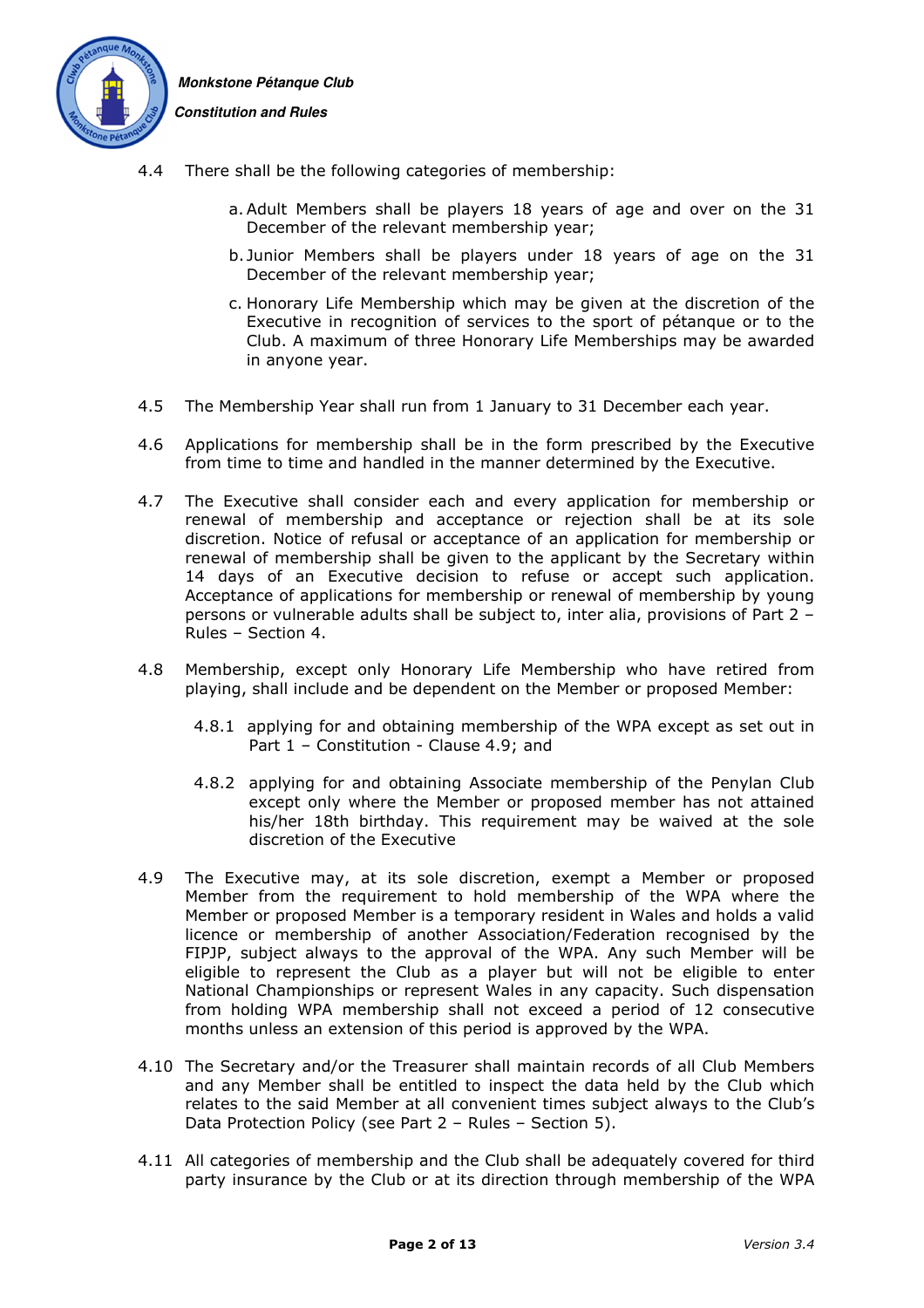

or, in the case of a Member admitted by the application of the provisions of Part 1 – Constitution - Clause 4.9, by the federation who issued the FIPJP recognised licence to the said Member.

4.12 Each Member, except Honorary Life Members, shall be entitled to receive from the Club an annual membership card which may be incorporated in or replaced by any such membership card issued by an appropriate body to which the Club is affiliated; and on joining the Club to a copy of the Club's Constitution and Rules; and to receive notice of General Meetings and to attend at and vote General Meetings of the Club; and where appropriate to receive notices of and attend and vote at General Meetings of bodies to which the Club is affiliated subject only to the rules or constitution of such bodies in that regard.

#### 5 Membership Fees

- 5.1 All categories of Members, save Honorary Life Members, shall pay such annual fee or fees as shall be determined from time to time by an Annual General Meeting (AGM) at which may also be determined any exceptions, exemptions or variations thereto.
- 5.2 Membership fees shall be payable as and when determined by the Executive from time to time.

# 6 Discipline and Appeals

- 6.1 A Member in breach of the Club's Constitution and/or Rules or charged with conduct prejudicial to the interests of the Club may be suspended from some, or all, of the privileges of membership or be expelled from membership by a vote of two thirds of the Executive present at a meeting of the Executive. The nature of any such breach or charge shall be notified to the Member concerned at least 14 days before the date of the meeting at which the breach or charge is to be considered by the Executive. The Member concerned may submit his or her answer in writing to the Executive or attend the meeting, in the latter case with a single representative to assist the Member. The Member may also call on other persons to give evidence.
- 6.2 A Member suspended or expelled from membership of the Club may appeal to the Appeal Panel appointed in accordance with Clauses 6.3. No appeal shall be heard unless notice of such appeal is given in writing to the Secretary within 30 days of the date of the notification to the Member of his or her suspension or expulsion.
- 6.3 The Appeal Panel shall consist of three members of the WPA or other suitably qualified persons appointed by the Executive for the purpose of considering the appeal.
- 6.4 No Member, or ex-member, of the Club may be appointed as a member of an Appeal Panel.
- 6.5 The Appeal Panel shall hear the appeal and their decision shall be final and binding upon the Member and the Club and there shall be no further appeal from their decision. The format of the appeal process shall be at the sole discretion of the Appeal Panel.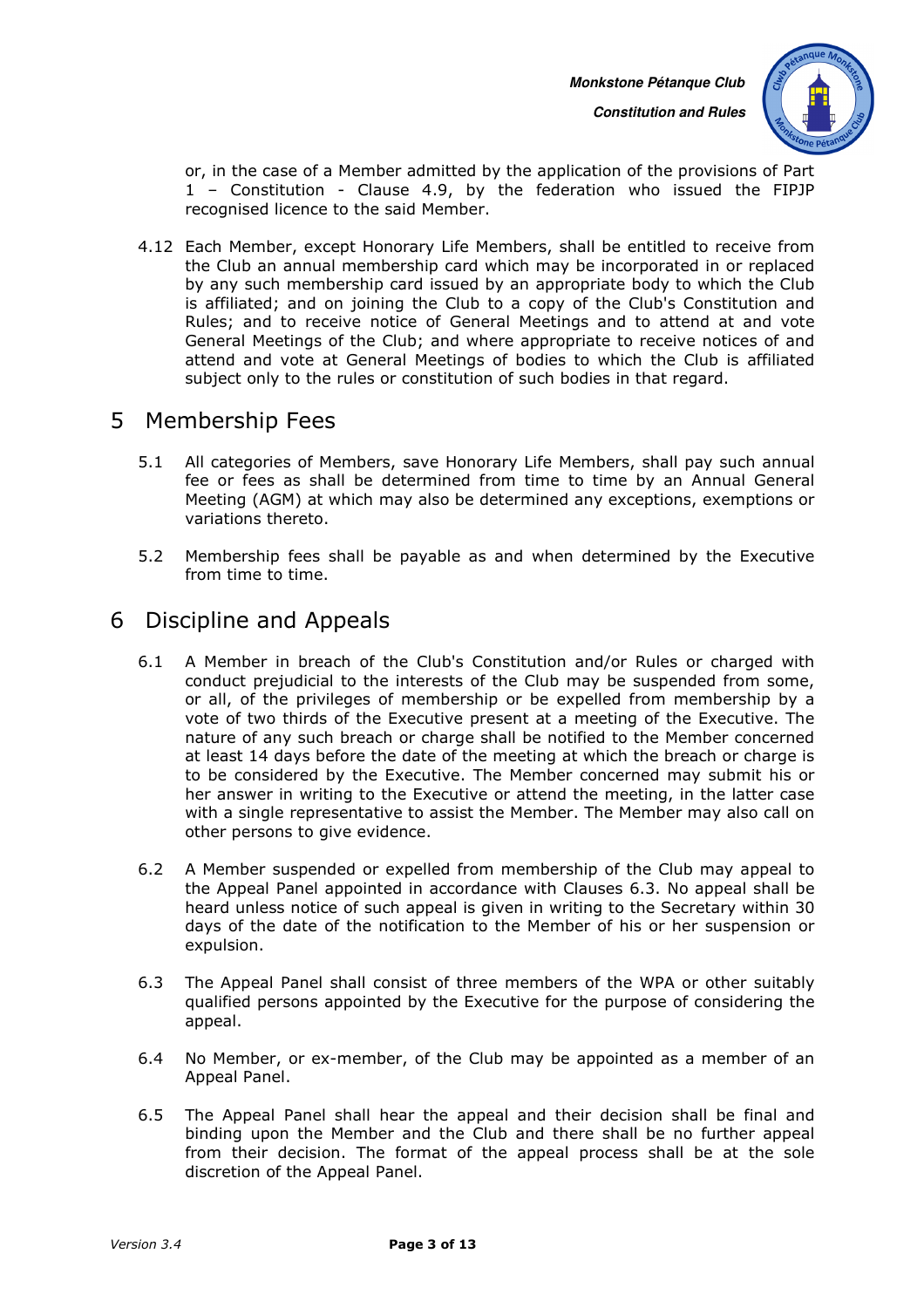



6.6 Subject to the further provisions of this paragraph, any suspension or expulsion by the Executive as amended by any subsequent Appeal Panel shall not be annulled or amended by any following Executive unless new evidence is presented to the Executive. Any such new evidence shall be considered by an Appeal Panel appointed in accordance with Part  $1$  – Constitution - Clauses 6.3 to 6.5 and their decision shall be final and binding upon the Member, or former member, and the Club and there shall be no further appeal from their decision.

# 7 Annual General Meeting (AGM)

- 7.1 There shall be one AGM of Members in respect of each membership year convened by the Executive for the purpose of presenting an Annual Report, Annual Accounts, changes to the Constitution and Rules, for the election of Officers, for the determination of fees and subscriptions, and to consider motions and to appoint auditors.
- 7.2 The AGM must be held between 1 January and 31 March of the year following the membership year to which it relates and, in any event, must be held within 13 months of the previous AGM.

# 8 Ordinary General Meeting (OGM)

8.1 There shall be OGMs of Members held in accordance with the provisions of Part 2 – Rules – Section 2.

#### 9 Extraordinary General Meetings (EGM)

9.1 An EGM of Members may be called upon the direction of the Executive or upon a requisition signed by not less than 20% of the paid-up membership of the Club. The Executive may call an EGM by a decision of a simple majority of its members.

# 10 Executive Committee & Officers

- 10.1 The Club shall be managed by an Executive, each member of which shall have a term in office of two years. To provide continuity not all posts will become vacant at the same date.
- 10.2 Nomination for election to the Executive Committee shall be open to all Adult Members with the provisos that:
	- there shall not be more than one member of any family group, household or similar relationship serving on the Executive Committee at any one time; and
	- a member nominated as an Officer of the Club shall hold League or Full membership of the WPA or shall undertake to upgrade their membership of the WPA to League or Full level within 14 days of being elected as an Officer of the Club.

The decision of the Executive Committee on the eligibility of any nomination in these respects shall be final and binding.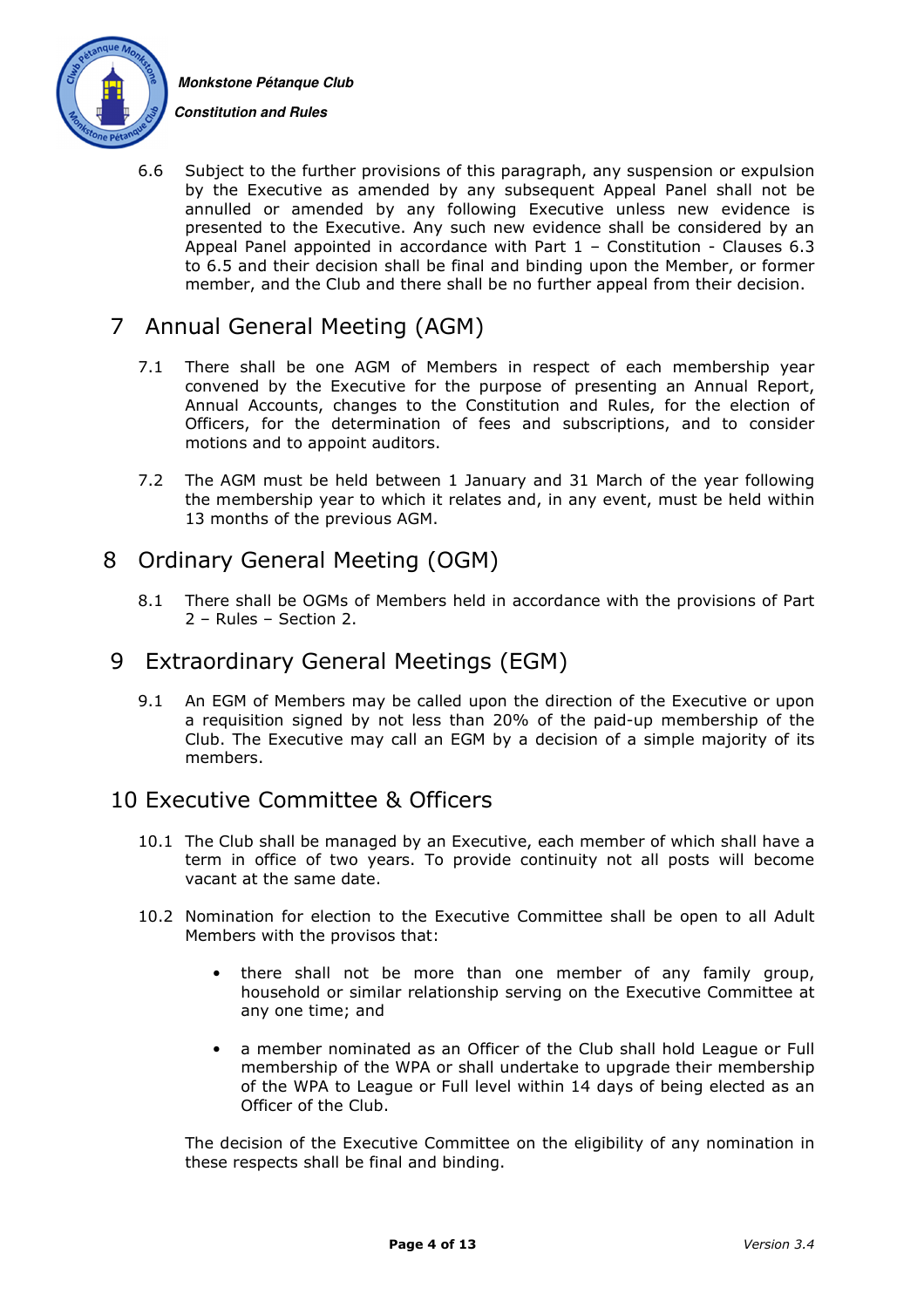

- 10.3 The Executive shall have the powers and responsibilities to carry on and control all business conducted by the Club save as otherwise required by law or the Constitution and/or Rules of the Club or as required thereby to be done in General Meeting and including:
	- a.the filling of vacancies in the Executive between Club AGMs;
	- b.the appointment of sub-committees and standing committees and of members thereto for such purposes and such duration as in its entire discretion shall be considered necessary or appropriate;
	- c. co-opting additional members as and when the need arises;
	- d.to make Rules which shall have the same force and effect as the clauses in the Constitution;
	- e.to join or affiliate to or with other bodies;
	- f. to determine, reduce or waive subscriptions in respect of particular persons or classes of person;
	- g.to engage, discharge or remove employees and to fix their remuneration and duties and if necessary to seek from them such security and in such forms as it approves or determines;
	- h.to accept or reject applications for membership or renewal of membership;
	- i. to appoint Appeal Panels to hear appeals.
- 10.4 The Executive shall comprise:
	- a. President
	- b.Secretary
	- c. Honorary Treasurer
	- d.Executive Member (1)
	- e. Executive Member (2)
	- f. Executive Member (3)
	- g.Executive Member (4)
- 10.5 The Officers of the Club shall be the members of the Executive named in subclauses a. to c. above.
- 10.6 Pursuant to Part 1 Constitution Clause 10.1, the posts of President, Honorary Treasurer, Executive Member (1) and Executive Member (4) shall become vacant in even numbered years and the posts of Secretary, Executive Member (2) and Executive Member (3) shall become vacant in odd numbered years
- 10.7 Subject always to the provisions of Part 1 Constitution Clause 10.3, members of the Executive shall be elected at the Club AGM and hold office from the end of that AGM to the end of the next Club AGM at which the relevant post becomes vacant in accordance with Part 1 – Constitution - Clause 10.6. All members of the Executive shall be eligible for re-election at the end of their term of office.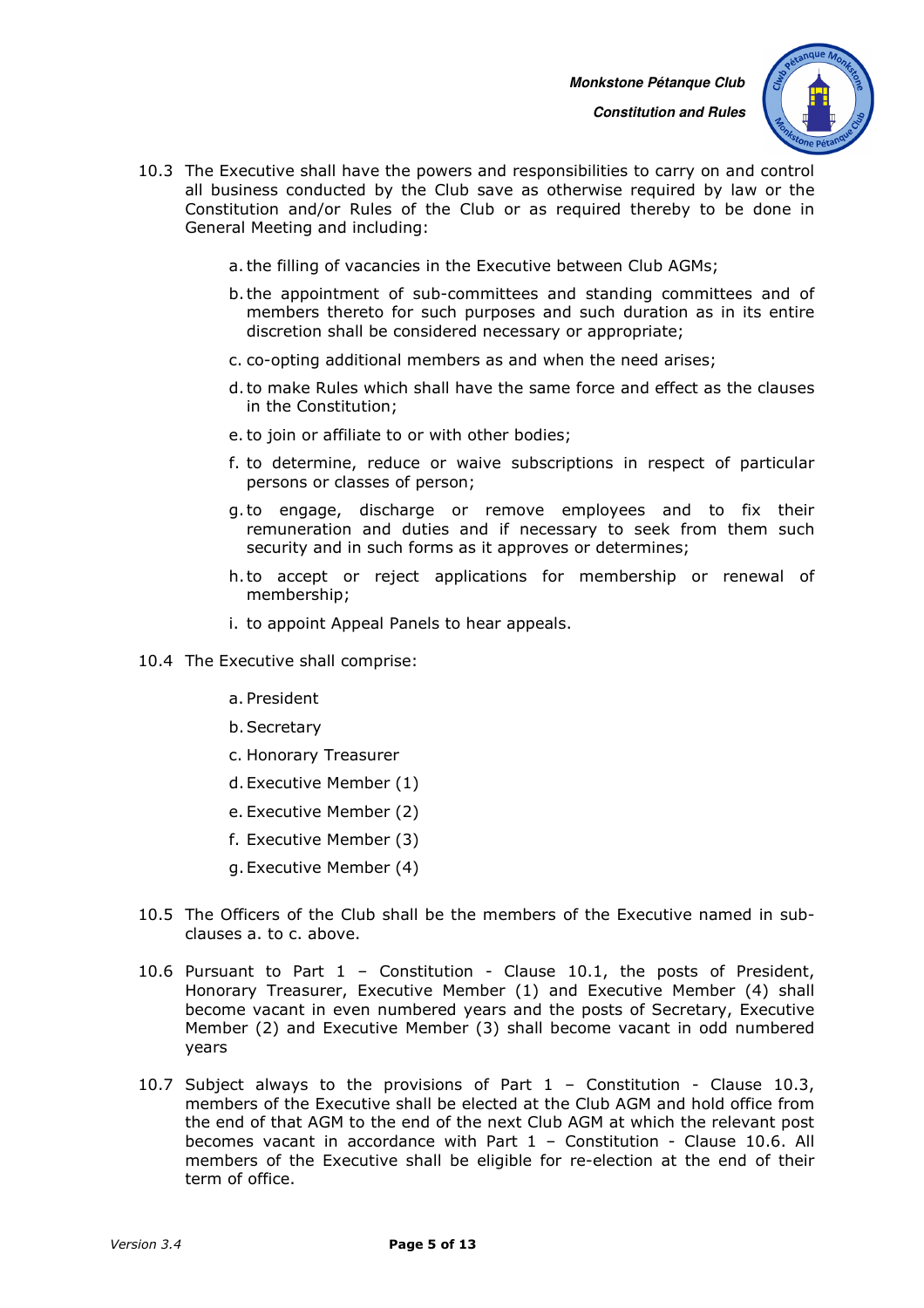

 **Constitution and Rules** 

- 10.8 The Executive shall meet not less than three times between each Club AGM but other meetings may be called as a matter of urgency on a request to the Secretary in writing by not less than three members of the Executive stating the object for which the meeting is required.
- 10.9 No standing committee or sub-committee shall incur any liability or expense without the prior consent of the Executive.
- 10.10A member of the Executive may be removed from office at any time by the vote of not less than two-thirds of the Members present and entitled to vote at an EGM called for that purpose.

#### 11 Custodial Trustees

- 11.1 All real and personal property of the Club shall be vested in Custodial Trustees duly appointed for the purpose by the Executive and ratified by an AGM or an EGM called for that purpose.
- 11.2 There must be three Custodial Trustees of the Club all of whom shall be fully paid up members of the Club.
- 11.3 No member shall be eligible to be nominated as a Custodial trustee until he or she has been a member of the Club for a minimum of three full membership years.
- 11.4 The Custodial Trustees shall be indemnified against risk and expense out of the Club property.
- 11.5 The Custodial Trustees hold office until death or resignation or until removed from office by a resolution of the Executive, which may for any reason seem sufficient to a majority of the members of the Executive present and voting by secret ballot.
- 11.6 Where by reason of death, resignation or removal of a Custodial Trustee a new Custodial Trustee needs to be appointed, or if the Executive deems it expedient to appoint an additional Custodial Trustee or Trustees, the Executive may by resolution nominate the person or persons, to be appointed as new Custodial Trustee or Trustees.
- 11.7 To give effect to a nomination:-
	- 11.8.1the President is nominated as the person to appoint new Custodial Trustees of the Club within the meaning of the Trustee Act 1925 Section 36, and subject to approval by the Executive and ratification by an AGM or an EGM called for that purpose; and
	- 11.8.2the President must by deed appoint the person or persons nominated by the Executive as the new Custodial Trustee or Trustees of the Club; and
	- 11.8.3the provisions of the Trustee Act 1925 apply to any appointment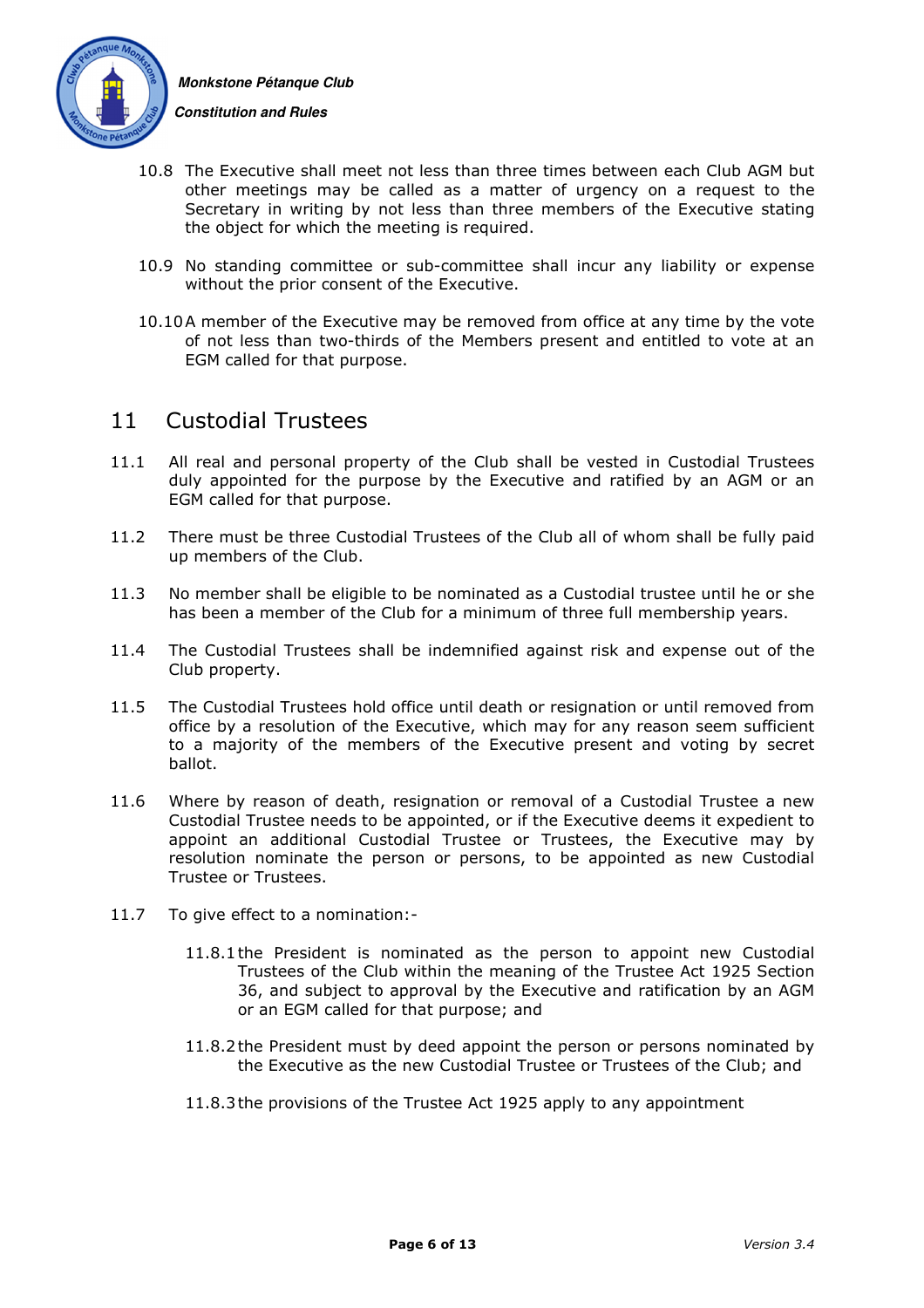

#### 12 Finance

- 12.8 It shall be the duty of every Officer of the Club having the receipt or charge of monies to give such account at such times as the Executive may direct, upon demand or by notice in writing, for the Executive's examination. The Executive may allow or disallow such accounts and the Officer concerned shall on such demand pay over the said monies and surrender all property of the Club for the time being in his or her custody to such persons as the Executive shall appoint.
- 12.9 All books of account, securities, documents and papers of the Club shall unless directed by the Executive to be held elsewhere shall be kept by the Treasurer or the Secretary in such place and manner as the Executive may from time to time direct and in accordance with the Club's Data Protection Policy as set out in Part 2 – Rules – Section 5.
- 12.10The funds of the Club shall be lodged at a bank or building society in an account in the name of the Club, and all cheques, drafts etc, drawn on these accounts shall be signed by any two Officers described in Clause 10.4 hereof.
- 12.11The Members shall appoint a suitable person to act as the Auditor of the Club's accounts to hold office from the end of one Club AGM to the end of the next following Club AGM. The Auditor shall not be a member of the Executive or the employer or employee of a member of the Executive.
- 12.12An audited statement of accounts, up to and including the end of the preceding membership year, shall be presented at the AGM of the Club.
- 12.13The Executive may not borrow money without the prior approval of not less than two-thirds of the Members present and voting at a General Meeting called for that purpose.
- 12.14All payments in excess of £25 shall be paid by cheque.
- 12.15Any profit which shall accrue shall be applied in furthering the objectives of the Club including the provision of appropriate benefits of membership to the Members.
- 12.16Where the Club receives money or benefits from any Member or other person which attracts tax then the person making the payment or giving the benefit shall pay such further sum as is required to discharge such tax liability.

#### 13 Review of the Constitution and Rules

- 13.8 This Constitution and Rules shall be reviewed on an annual basis.
- 13.9 Proposed amendments to Part 1 Constitution shall be considered and voted on only at an AGM or at an EGM called for that purpose. Proposed amendments to Part 1 - Constitution shall not be valid motions at an OGM.
- 13.10Motions proposing additions to, or alterations of, Part 1 Constitution shall be submitted to the Secretary in accordance with Part 2 – Rules – Section 1 or Section 3.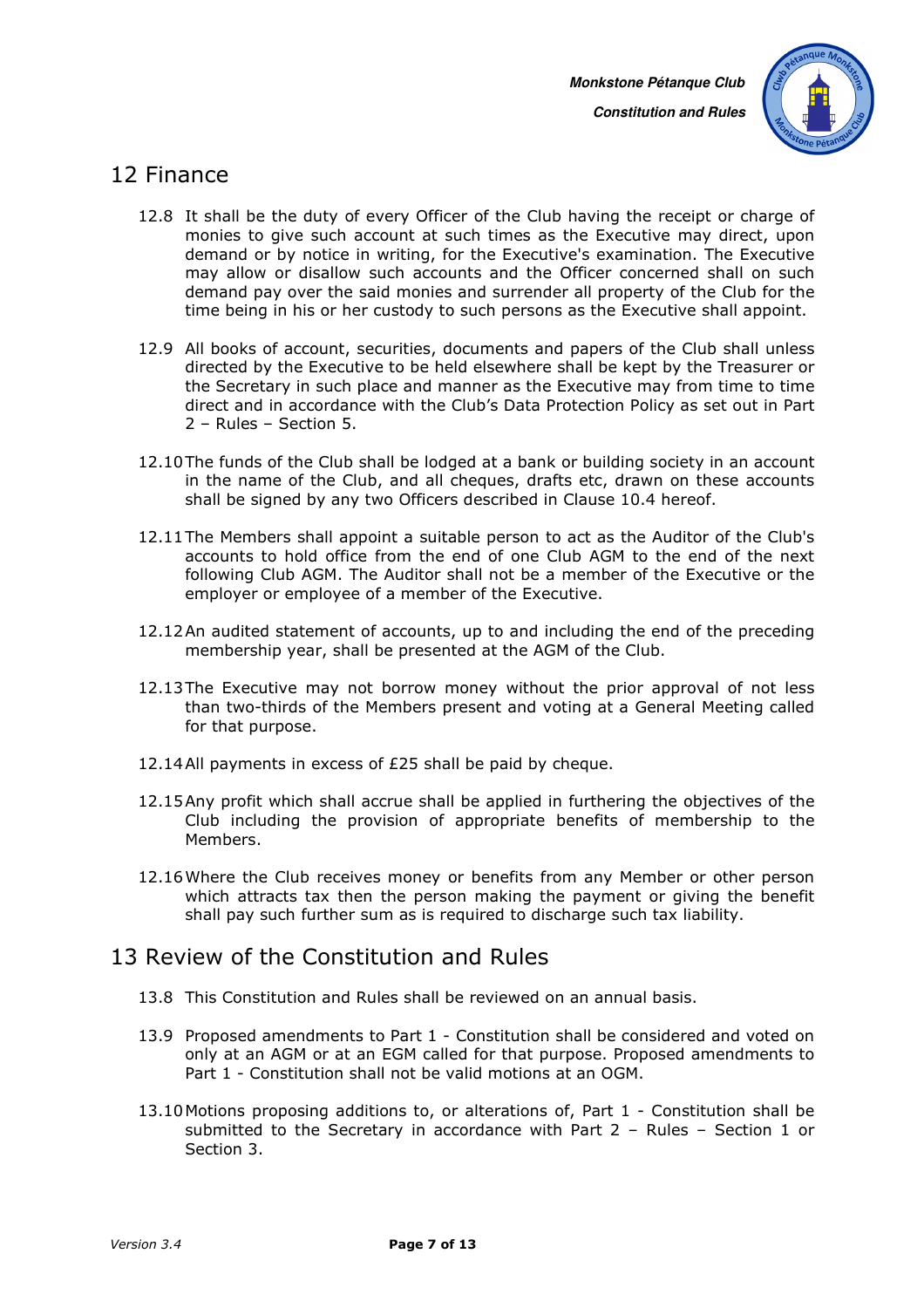

 **Constitution and Rules** 

- 13.11In the event of any question or matter arising which is not provided in the Constitution and/or Rules, such question or matter shall be dealt with by the Executive Committee, whose decision shall be final.
- 13.12No proposal to amend the Constitution and/or Rules which has been defeated, nor any of like effect, shall again be proposed until a period of two years has elapsed since the date of the meeting at which such proposal was defeated.

#### 14 Dissolution Procedures

- 14.8 The Club may be dissolved at any time by the vote of not less than two-thirds of the Members present and voting at an EGM called for that purpose. On dissolution, all funds and assets of the Club shall be liquidated by the Executive, which shall remain in office until the same has been effected and all debts of the Club discharged.
- 14.9 Surplus assets shall be disposed of as the Executive shall, at its sole discretion, decide. Options for disposal to be considered shall include but not be limited to:
	- 14.9.1 return to any body from which a grant or person from whom a loan has been obtained; and
	- 14.9.2passing to the sport's governing body or a club with similar objectives to the Club; and
	- 14.9.3returning any remaining surplus to the Members who were Members at the date of the passing of the resolution to dissolve the Club as nearly as possible in equal shares
- 14.10In the event of dispute regarding the disposal of surplus assets, the decision of the Executive shall be conclusive.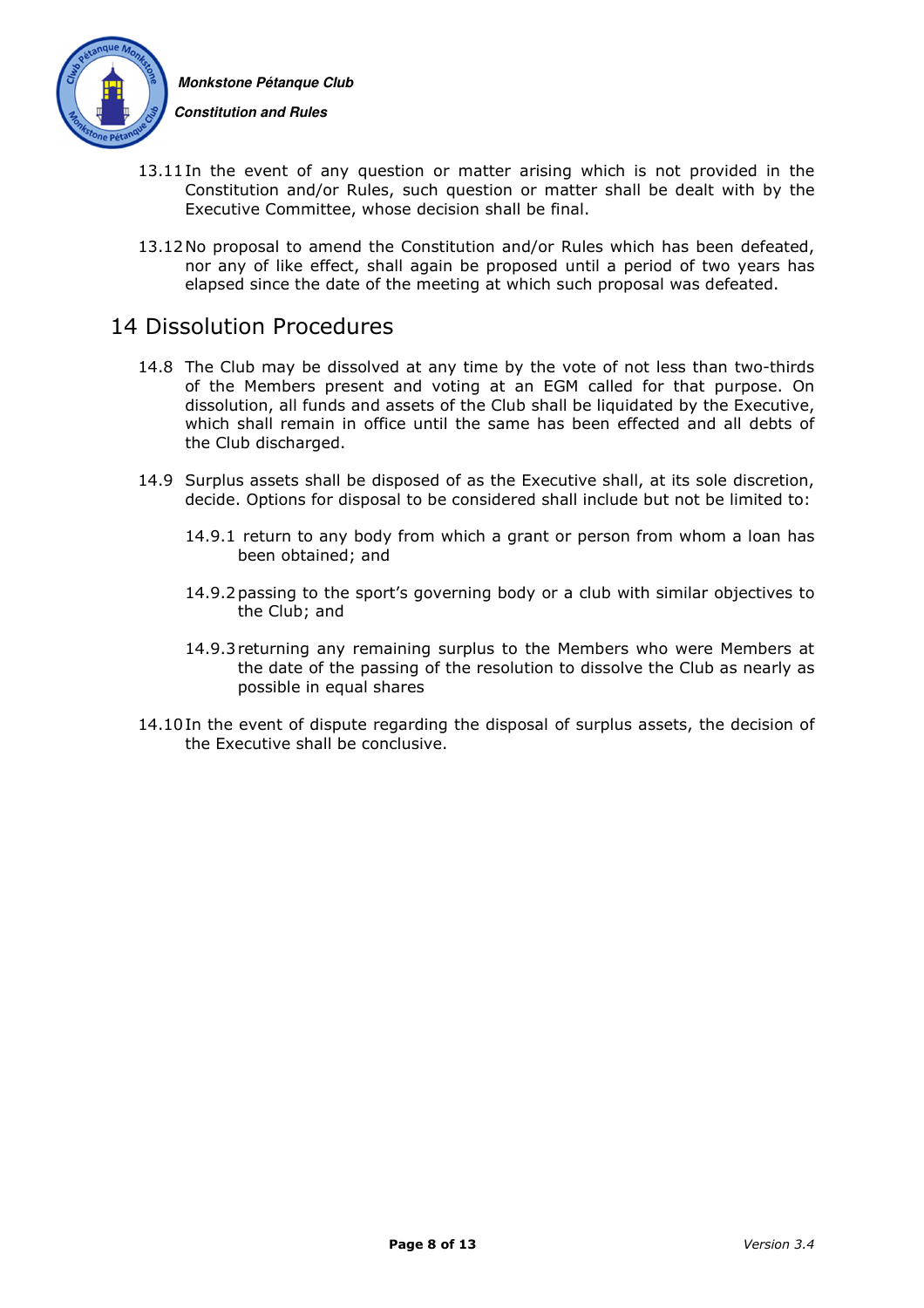**Constitution and Rules** 

# **PART 2 – RULES**

#### 1. Annual General Meeting

- 1.1. The AGM shall be held on a date determined by the Executive complying with Part 1 – Constitution – Section 7 at such place as the Executive may from time to time determine.
- 1.2. At least 36 days before each AGM, the Secretary shall publish a Preliminary Notice giving:
	- a.the date, time and place of the meeting; and
	- b.the Executive posts becoming vacant; and
	- c. the names of any current Executive member(s) whose term of office has expired and who intend to seek re-election; and
	- d.an invitation to submit nominations for vacant Executive posts; and
	- e. an invitation to submit motions to be voted on at the AGM
- 1.3. Any Member wishing to make nominations for vacant Executive positions or to put motions to the AGM shall submit them to the Secretary on the forms provided with the Preliminary Notice at least 21 days before said AGM.
- 1.4. All Members nominated for vacant Executive positions must consent in writing to be nominated and to serve if elected, must be paid up Members at the closing date for nomination and must be nominated by at least 2 other Members.
- 1.5. At the AGM, nominations on the day can only be accepted for positions for which there has been no prior nomination, or for a vacancy that has occurred since the issue of the notice and must be submitted on the prescribed form prior to the commencement of business.
- 1.6. Members of the Executive eligible for re-election shall declare their intention to either re-stand for, or to stand-down from, their current position or any other vacant position prior to the issuing of the Preliminary Notice of the AGM, this declaration to be included in the Preliminary Notice of the AGM.
- 1.7. If there is only a single nomination for a position, then the Presiding Officer at the AGM shall declare that Member to be elected. If more than one Member is nominated for a position, then a ballot of all Members present at the meeting and entitled to vote will be conducted.
- 1.8. Any motion, or amendment to a motion, submitted by a Member for inclusion on the AGM agenda shall be signed by the proposer and supported by the signatures of a minimum of 20% of the paid-up membership of the Club. The Executive may submit a motion, or amendment to a motion, by a decision of a simple majority of its members.
- 1.9. At least 10 days prior to the AGM the Secretary shall, subject to the provisions of Part 1 – Constitution – Clause 4.12, provide to each Member a Formal Notice giving: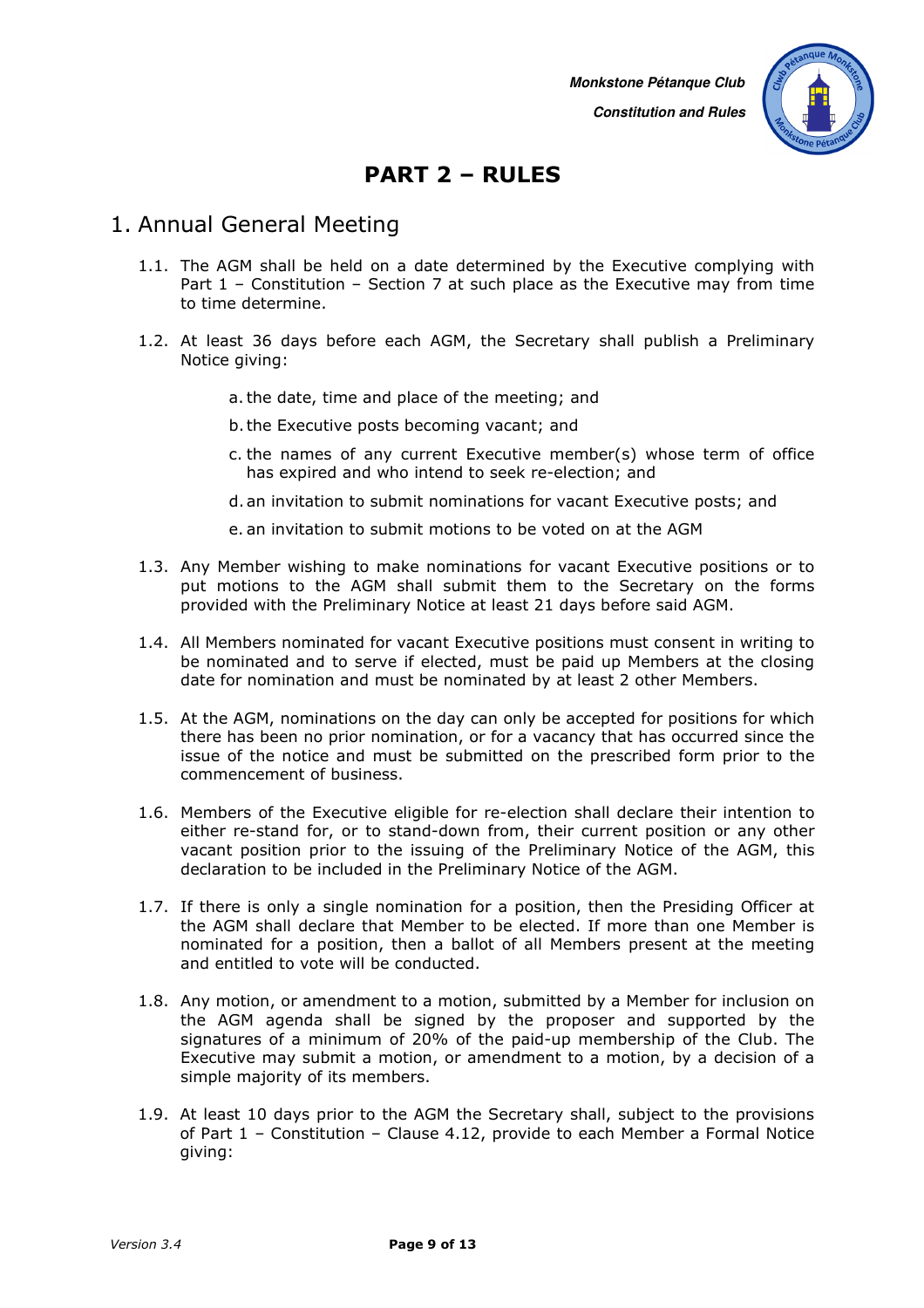

#### **Constitution and Rules**

- a. notice of the meeting; and
- b.the agenda of the business to be transacted including any valid motions that have been submitted; and
- c. details of any valid nominations received for vacant positions on the Executive
- 1.10.Any amendments to a proposed motion shall be submitted in writing to the Secretary on the same forms issued with the Preliminary Notice not later than 3 days before the said meeting.
- 1.11.The Presiding Officer shall be the Club President or, in his absence, the Secretary or Treasurer (in that order of precedence).
- 1.12.The agenda shall be to:
	- a. confirm the date of notice of meeting.
	- b. receive apologies for absence.
	- c. approve the minutes of the previous AGM
	- d. receive the President's Report.
	- e. receive and, if so resolved, adopt the Club's accounts and, if any, the Auditor's report.
	- f. determine the rates of subscriptions.
	- g. consider and, if so resolved, approve motions submitted in accordance with the Constitution and Rules
		- i. proposed by the Executive
		- ii. proposed by Members
	- h.hold any necessary ballots and declare the election of members of the Executive.
	- i. to appoint an Auditor.
	- j. to consider such other business as the Presiding Officer may admit. No vote to be taken.
- 1.13.The Executive shall decide the order in which motions will be considered and may recommend the consolidation of motions.
- 1.14.If more than one valid amendment is submitted for any motion, the Executive shall decide the order in which the amendments will be considered. All amendments to a motion shall be considered and voted on before the substantive motion which shall be deemed to have been amended by any amendment which has been carried.
- 1.15.A motion, or an amendment to a motion, shall be carried by a simple majority of those present and voting, except when the motion, or amendment to a motion, is an amendment to Part 1 - Constitution, which shall require a two-thirds majority.
- 1.16.Each Member attending and entitled to vote shall have one vote except the Presiding Officer, who shall have the casting vote in addition to a deliberative vote.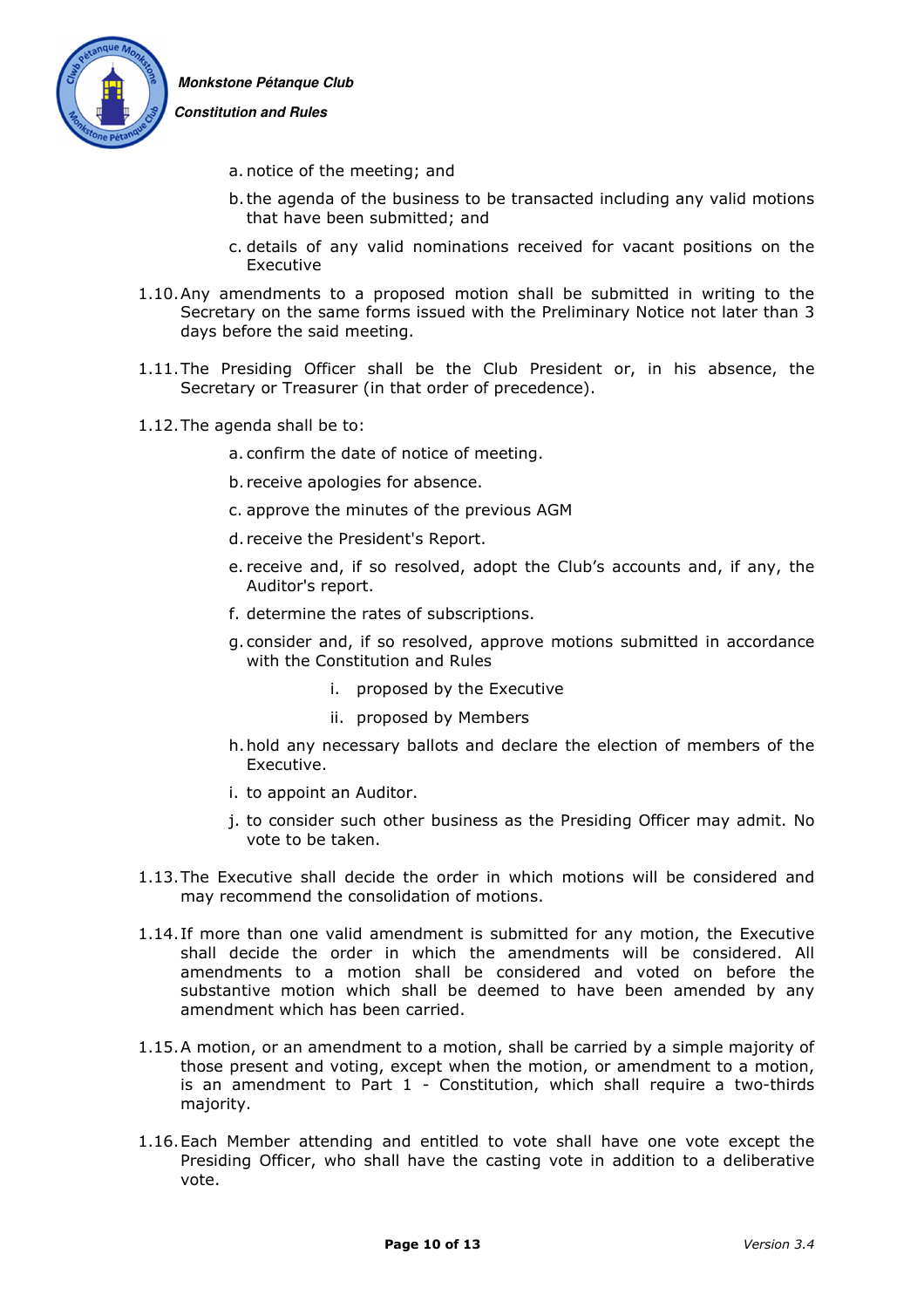

 **Constitution and Rules** 

1.17.No AGM may proceed to business unless 15% of the paid-up membership is present within half an hour of the notified time of commencement of the AGM.

# 2. Ordinary General Meeting

- 2.1. An OGM of Members shall be held at least twice between each AGM for the purpose of receiving progress reports from the Executive and considering motions proposed by Members or the Executive and to discuss other appropriate business. Decisions made will become effective at the close of the meeting, unless otherwise agreed.
- 2.2. An OGM of Members shall be held at such times and places as the Executive may determine.
- 2.3. At least 16 days before each OGM the Secretary shall publish the date, time and place of the meeting. Those entitled and wishing to put proposals to the meeting shall submit their motions to the Secretary at least 10 days before the Meeting. Motions shall be signed by the proposer and seconded by 2 Members.
- 2.4. At least 7 days prior to the OGM the Secretary shall provide to each Member a Notice giving:
	- a. notice of the meeting; and
	- b.the agenda of the business to be transacted including any valid motions that have been submitted
- 2.5. Any amendments to a proposed motion shall be submitted in writing to the Secretary signed by the proposer and seconded by 2 Members not later than 3 days before the said meeting.
- 2.6. The Executive, at its sole discretion, may direct that any motion submitted by a Member is of such importance that it should be the subject of an EGM. In this case the Executive shall notify the proposer and all the Rules governing all matters in connection with an EGM as set out in Part 2 – Rules – Section 3, shall apply.
- 2.7. The Presiding Officer shall be the Club President or, in his absence, the Secretary or Treasurer (in that order of precedence).
- 2.8. The agenda shall be to:
	- a. receive apologies for absence.
	- b. receive Executive Members' Reports.
	- c. consider and, if so resolved, approve motions submitted in accordance with the Constitution and Rules
		- i. proposed by the Executive
		- ii. proposed by Members
	- d.hold an open forum.
	- e. consider such other business as the Presiding Officer may admit. (No vote to be taken).
- 2.9. The Executive shall decide the order in which motions will be considered and may recommend the consolidation of motions.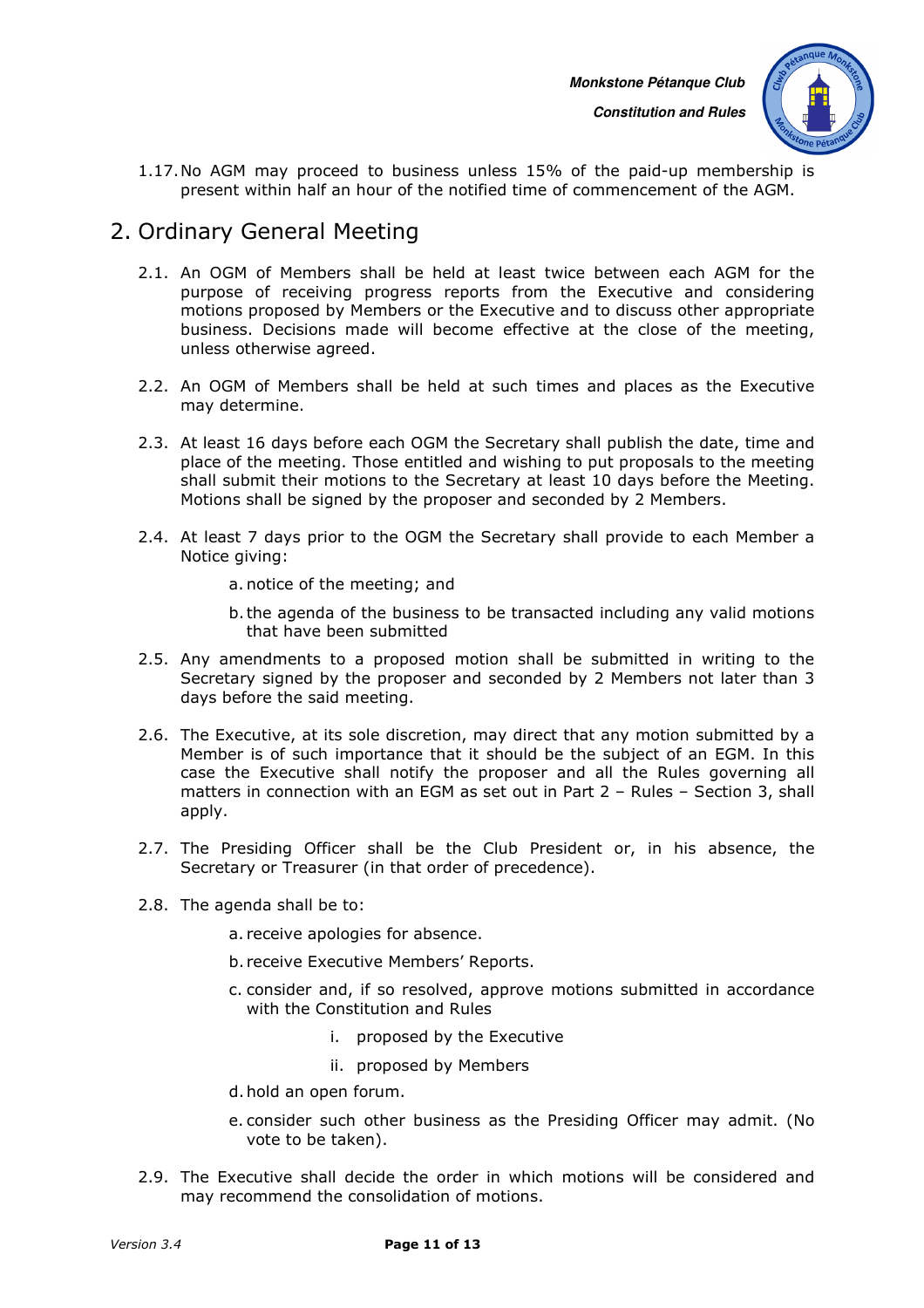

- 2.10.If more than one valid amendment is submitted for any motion, the Executive shall decide the order in which the amendments will be considered. All amendments to a motion shall be considered and voted on before the substantive motion which shall be deemed to have been amended by any amendment which has been carried.
- 2.11.A motion or an amendment to a motion shall be carried by a simple majority of those present and voting.
- 2.12.Each Member attending and entitled to vote shall have one vote except the Presiding Officer, who shall have the casting vote in addition to a deliberative vote.
- 2.13.No OGM shall proceed to business unless 25% of the paid-up membership is present within half an hour of the notified time of commencement of the OGM.

#### 3. Extraordinary General Meeting

- 3.1. An EGM may be convened as defined Part 1 Constitution Clause 9.1.
- 3.2. The meeting will be held at such a time and place as the Executive shall decide.
- 3.3. No EGM shall be convened within 2 calendar months of the date of the AGM and the subject of any otherwise valid requisition received by the Secretary in accordance with Part 1 – Constitution – Section 9 shall be deferred to the AGM and the Secretary shall inform the proposer of the deferment.
- 3.4. Subject always to the provisions of Part 2 Rules Clause 3.3, should the Secretary not issue a Notice to convene an EGM within 36 days of receiving a duly signed requisition, the requisitioners may convene the EGM and shall have a claim upon the Club for all expenses reasonably incurred in convening it.
- 3.5. Subject always to the provisions of Part  $1$  Constitution Clause 4.12, the Notice convening an EGM shall be provided to every Member not less than 28 days before the date of the EGM, stating the date, time and place thereof and the purpose for which it is convened.
- 3.6. Any amendments to a proposed motion shall be submitted in writing to the Secretary signed by the proposer and seconded by 2 Members not later than 14 days before the said meeting.
- 3.7. The Presiding Officer shall be the Club President or, in his absence, the Secretary or Treasurer (in that order of precedence).
- 3.8. The agenda shall be restricted to the motion(s) set out in the Notice convening the EGM and any amendments submitted in accordance with Part 2 – Rules - Clause 3.5. No other business will be conducted.
- 3.9. The Executive shall decide the order in which motions will be considered and may recommend the consolidation of motions.
- 3.10.If more than one valid amendment is submitted for any motion, the Executive shall decide the order in which the amendments will be considered. All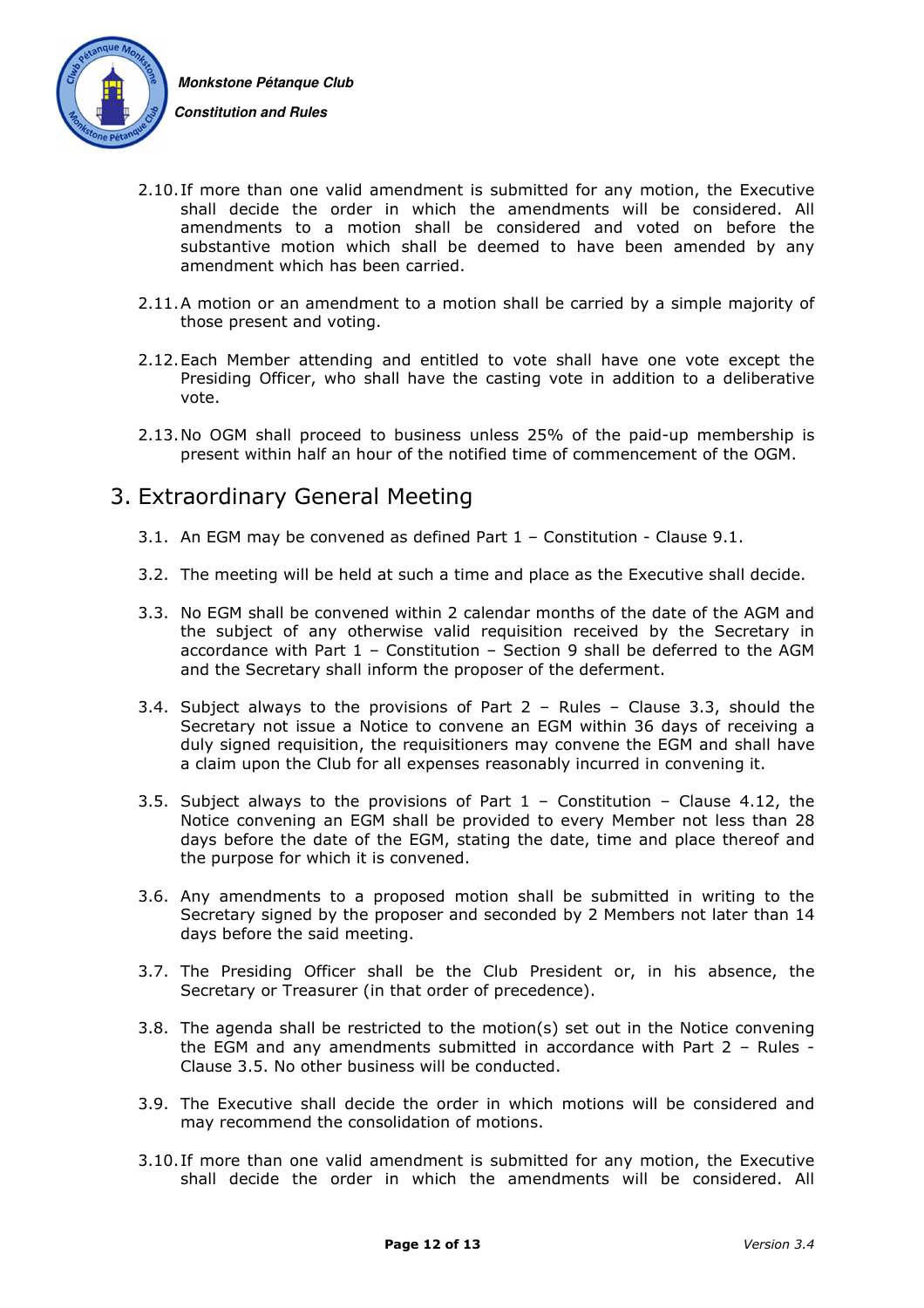**Constitution and Rules** 



amendments to a motion shall be considered and voted on before the substantive motion which shall be deemed to have been amended by any amendment which has been carried.

- 3.11.A motion or amendment shall be carried by a simple majority of those present and voting, except when the motion or amendment is an amendment to Part 1 – Constitution, which shall require a two-thirds majority.
- 3.12.Each Member attending and entitled to vote shall have one vote except the Presiding Officer, who shall have the casting vote in addition to a deliberative vote.
- 3.13.No EGM shall proceed to business unless 40% of the paid-up membership is present within half an hour of the notified time of commencement of the EGM.

#### 4. Safeguarding

- 4.1. The Club does not have any Members who are DBS cleared in respect of Club activities. As a consequence:-
	- 4.1.1. The Club cannot provide any services for the supervision or safeguarding of young people or vulnerable adults.
	- 4.1.2. No young person or vulnerable adult shall be accepted for membership (which shall include renewal of membership) unless a parent, other family member or a nominated adult is also accepted for membership.
	- 4.1.3. Any such young person or vulnerable adult accepted for membership shall not attend the Club unless accompanied by the parent, other family member or a nominated adult who is also a Member.
	- 4.1.4. The parent, other family member or nominated adult shall be responsible for the safeguarding of the young person(s) or vulnerable adult(s) and shall complete and sign the safeguarding declaration issued by the Club.

#### 5. Data Protection Policy

5.1. All Member's data shall be collected, processed and stored in accordance with the Club's Data Protection Policy as amended from time to time.